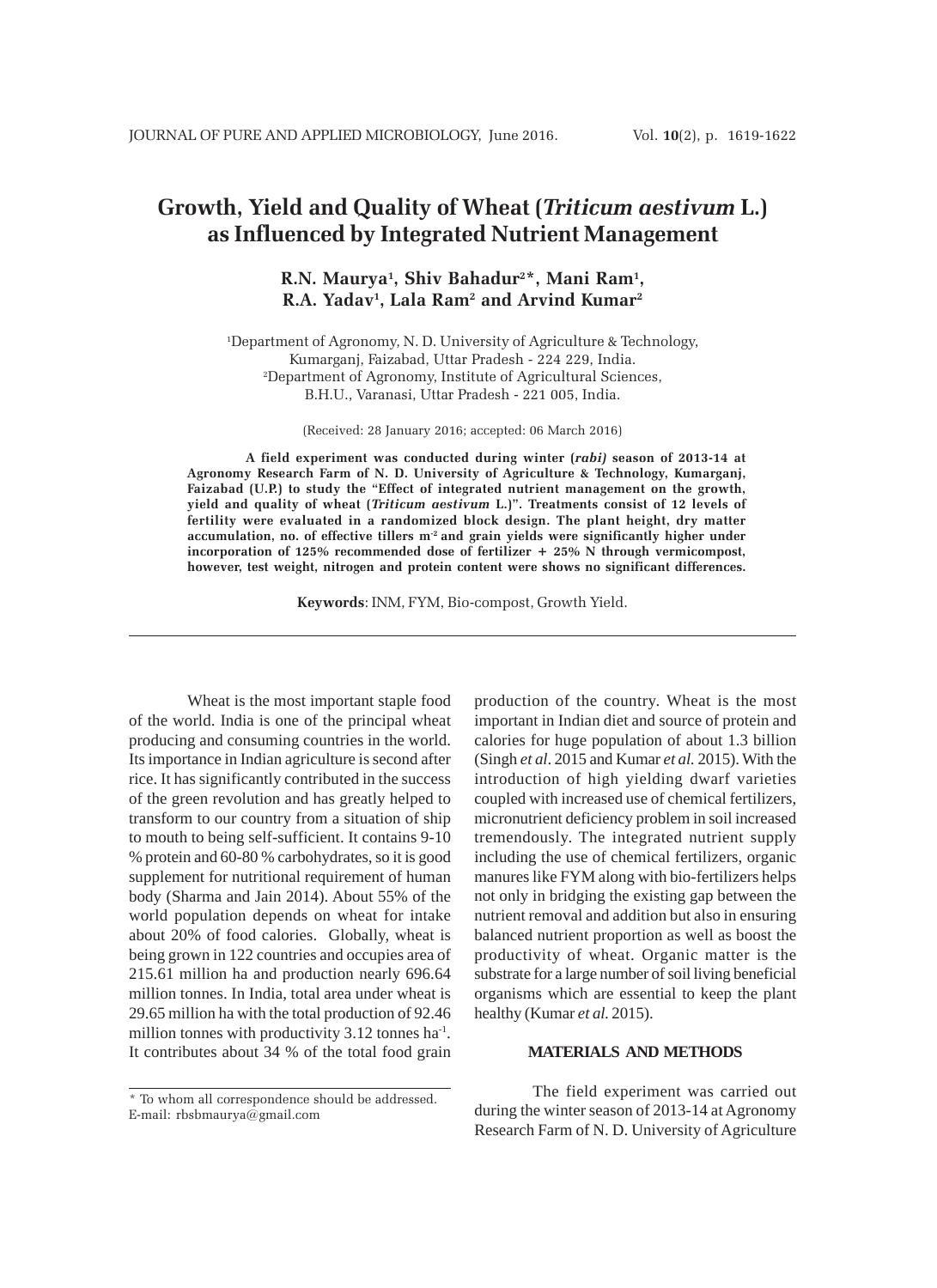& Technology, Kumarganj, Faizabad, Uttar Pradesh. Geographically experimental site is situated at 26<sup>0</sup> 47' N latitude and 82<sup>0</sup> 12 'E longitude at an elevation of about 113 meters above mean sea level in Indo-gangetic regions of eastern Uttar Pradesh. The experimental site was fairly uniform in topography and well drained. It has sub-tropical type of climate with hot summer and cold winter. The total rainfall in the study area during the crop growing season (5th November to 1st April) was recorded 155.4 mm. besides the crop was irrigated four times, coinciding with the critical stages of the plant growth. The average weekly maximum and minimum temperatures during the crop growing period ranged from  $35.8\,^{\circ}\text{C}$  to  $15.50\,^{\circ}\text{C}$  and  $15.7\,^{\circ}\text{C}$  to 5.90 C respectively. The relative humidity ranged between 49.8% to 87.9%, wind speed between 1.7 to 4.4 km hours-1 average evaporation was 1.2 to  $6.4$  mm day<sup>-1</sup> and bright sunshine between 0.4 to 8.1 hours day-1. The soil was silt loam in texture with 7.9 pH and available nitrogen  $(180.4 \text{ kg ha}^{-1})$ , phosphorus (18.4 kg ha<sup>-1</sup>) and potassium (290 kg ha<sup>-1</sup>). The experiment consisted of 12 treatments viz. T<sub>1</sub> (75% RDF), T<sub>2</sub> (100% RDF), T<sub>3</sub> (125% RDF),  $T_{4}$  (75% RDF + 25% FYM),  $T_{5}$  (75% RDF + 25%) bio-compost),  $T_6$  (75% RDF+25% vermicompost),  $T_7(100\% \text{ RDF} + 25\% \text{ FYM})$ , $T_8(100\% + 25\% \text{ bio-}$ compost),  $T_{9}$ (100% RDF+25% vermicompost),  $T_{10}$  $(125\% \text{ RDF}+25\% \text{ FYM})$ , T<sub>11</sub> (125% RDF+ 25% biocompost) and  $T_{12}$  (125% RDF+25% vermicompost). The inorganic manures singly and in combinations were applied uniformly as per treatment and incorporated into the soil three week before sowing. Full dose of phosphorus and potassium and half dose of nitrogen were given just before sowing and remaining half dose as top dress at 30 days after sowing through urea full dose in the treatment having RDF. The irrigation was given at 21 days interval. All other operations were performed as per recommendation for the crop. The row spacing was 20 cm. The data on various growth stages, seed yield and quality attributes were recorded in different treatments.

### **RESULTS AND DISCUSSION**

#### **Growth attributes**

Plant height and dry matter accumulation under different treatments have been presented in Table 1. The plant height and dry matter

J PURE APPL MICROBIO*,* **10**(2), JUNE 2016.

accumulation at all growth stages was significantly influenced by different treatments except at 30 DAS. 125% RDF+25% vermicompost  $(T_{12})$  produced the highest plant height and dry matter production and it was at par with to application of 100% RDF  $(T_2)$ , 125% RDF $(T_3)$ , 100% RDF+25% FYM $(T_7)$ , 100%+25% bio-compost  $(T_8)$ , 100% RDF+25% vermicompost  $(T_9)$ , 125% RDF+25% FYM  $(T_{10})$  and 125% RDF+ 25% bio-compost  $(T_{11})$ . The greater availability of nutrients in soil due to increasing application might have enhanced multiplication and elongation of cells leading to increased plant height and dry matter production. Significantly improvement in chlorophyll content in leaves might have resulted in better interception and utilization of solar energy leading to higher photosynthetic rate and finally more accumulation of dry matter by the crop. These results are in line with the (Sharma and Jain, 2014, Shekhar *et al*. 1992 and Bhagwati *et al.* 1992).

#### **Number of effective tillers**

Table 2 shows the treatment 125% RDF+25% vermicompost  $(T_{12})$  registered highest number of effective tillers which was significantly superior over others, however, application of 100%  $RDF(T_2)$ , 125%  $RDF(T_3)$ , 100%  $RDF+25%$  FYM  $(T_7)$ , 100% + 25% bio-compost  $(T_8)$ , 100% RDF+25% vermicompost  $(T_9)$ , 125% RDF+25% FYM  $(T_{10})$  and 125% RDF+ 25% bio-compost  $(T_{11})$ . It is well known that adequate fertilization to crop improves various physiological and metabolic processes in the plant system. Under the present investigation, profound influence of increasing levels of fertility up to 125% RDF on crop growth seem to be due to maintaining nutritional environment of plant system on account of their greater availability from soil media might have enhanced meristmatic activity leading to increased number of effective tillers. The improvement in this yield attributes with fertility levels are in closely supported with the findings of (Sharma and Jain, 2014 and Upadhyay and Tiwari, 1996).

#### **Test weight**

Among the treatments, 1000 grain weight was not statistically different Table 2. The present finding is in conformity with the earlier results reported by (Patel *et al.* 1995). Who reported that 1000 grain weight is a genetic trait widely used in yield estimation in wheat, and environmental factors have minimum influence on it. Table 2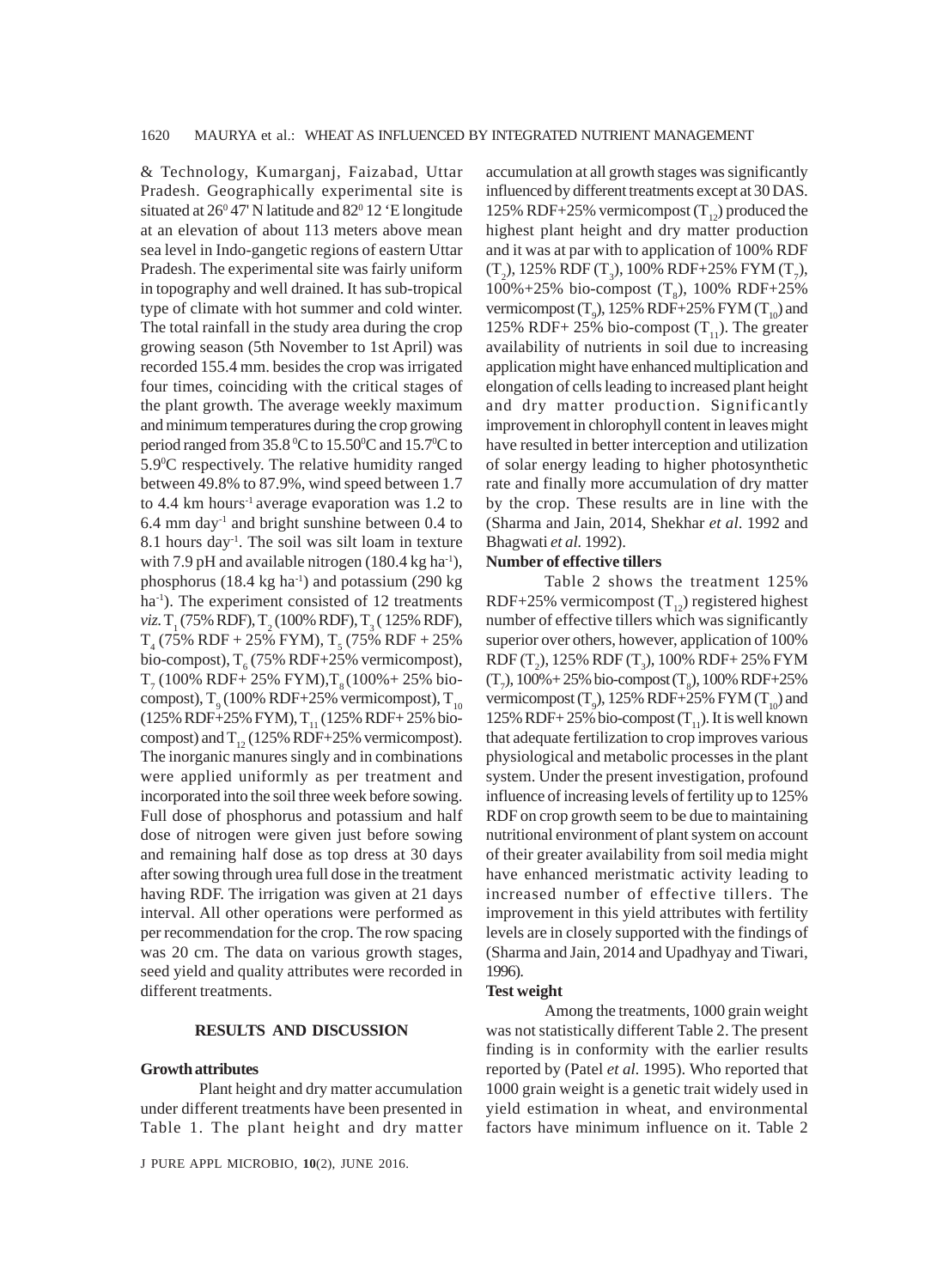revealed that treatment 125% RDF+25% vermicompost  $(T_{12})$  registered significantly highest grain yield  $(36.8 q ha<sup>-1</sup>)$ , however, it was found at par with the application of 100% RDF+ 25% FYM  $(T_7)$ , 100% + 25% bio-compost  $(T_8)$ , 100% RDF + 25% vermicompost  $(T_9)$ , 125% RDF+25% FYM  $(T_{10})$  and 125% RDF+25% bio-compost  $(T_{11})$ . The minimum grain yield was observed under  $75\%$  RDF  $(T_1)(24.1q)$ ha<sup>-1</sup>). Yield of crop at various nitrogen levels can be attributed to produce the dry matter and it's partitioning to economically important plant parts like ear. The capacity of plant to produce dry matter depends not only upon the size of photosynthetic system, but also depends upon efficiency and length of time for which it remains active. The grain yield significantly increased only up to 125% RDF + 25% Vermicompost  $(T_{12})$ . This might be due to more ear length, number of grains ear<sup>1</sup>, grain weight

| Treatments                           | Plant height (cm) |            |            |         | Dry matter accumulation ( $g$ m <sup>-2</sup> ) |            |            |         |
|--------------------------------------|-------------------|------------|------------|---------|-------------------------------------------------|------------|------------|---------|
|                                      | 30                | 60         | 90         | At      | 30                                              | 60         | 90         | At      |
|                                      | <b>DAS</b>        | <b>DAS</b> | <b>DAS</b> | harvest | <b>DAS</b>                                      | <b>DAS</b> | <b>DAS</b> | harvest |
| $T - 75\% RDF$                       | 21.9              | 41.2       | 66.7       | 78.0    | 97.9                                            | 297.5      | 501.5      | 620.5   |
| $T_{2}$ - 100% RDF                   | 22.2              | 48.9       | 79.3       | 92.7    | 111.1                                           | 353.5      | 595.9      | 737.3   |
| $T_{3}$ - 125% RDF                   | 22.3              | 50.9       | 82.4       | 96.3    | 115.5                                           | 367.5      | 619.5      | 766.5   |
| $T4 - 75\% RDF + 25\% FYM$           | 22.7              | 43.7       | 70.7       | 82.6    | 99.0                                            | 315.0      | 531.0      | 657.0   |
| $T_s$ - 75% RDF+25% Bio-compost      | 23.0              | 44.6       | 72.2       | 84.4    | 101.2                                           | 322.0      | 542.8      | 671.6   |
| $T_c$ - 75%RDF+25% Vermicompost      | 23.1              | 45.1       | 73.0       | 85.3    | 102.3                                           | 325.5      | 548.7      | 678.9   |
| $T7$ - 100%RDF+25%FYM                | 23.2              | 46.9       | 80.9       | 94.5    | 112.8                                           | 360.5      | 607.7      | 751.9   |
| $T_{\circ}$ - 100%RDF+25%Bio-compost | 23.4              | 50.4       | 81.6       | 95.4    | 113.9                                           | 364        | 613.6      | 759.2   |
| $To$ - 100% RDF+25% Vermicompost     | 23.5              | 50.9       | 82.4       | 96.3    | 114.4                                           | 367.5      | 619.5      | 766.5   |
| $T_{10}$ - 125% RDF+25% FYM          | 23.6              | 51.4       | 83.2       | 97.3    | 116.6                                           | 371.0      | 625.4      | 773.8   |
| $T_{11}$ - 125% RDF+25% Bio-compost  | 23.8              | 51.9       | 83.9       | 98.2    | 117.2                                           | 374.5      | 631.3      | 781.1   |
| $T_{12}$ - 125% RDF+25% Vermicompost | 23.9              | 52.7       | 85.6       | 100.0   | 118.3                                           | 381.5      | 643.1      | 795.0   |
| SEm <sub>±</sub>                     | 0.17              | 1.98       | 3.54       | 4.52    | 5.40                                            | 15.90      | 29.90      | 33.90   |
| C.D.at 5%                            | <b>NS</b>         | 5.79       | 10.37      | 13.25   | <b>NS</b>                                       | 46.50      | 87.70      | 99.40   |

Table 1. Growth attributes of wheat as influenced by integrated nutrient management

**Table 2.** Yield attributes, yield, N and protein content of wheat as influenced by integrated nutrient management

| Treatments                           | Yield attributes              |                   | Grain                         | N content $(\%)$ |           | Protein content (%) |           |
|--------------------------------------|-------------------------------|-------------------|-------------------------------|------------------|-----------|---------------------|-----------|
|                                      | Effective<br>tillers $m^{-2}$ | Test<br>$wt.$ (g) | vield<br>$q$ ha <sup>-1</sup> | Grain            | Straw     | Grain               | Straw     |
| $T - 75\% RDF$                       | 321.5                         | 33.5              | 24.10                         | 1.65             | 0.43      | 10.31               | 2.69      |
| $T_{2}$ - 100% RDF                   | 382.0                         | 35.4              | 27.55                         | 1.80             | 0.47      | 11.25               | 2.94      |
| $T_{3}$ - 125% RDF                   | 397.2                         | 35.6              | 29.20                         | 1.85             | 0.49      | 11.56               | 3.06      |
| $T_{4}$ - 75%RDF+25%FYM              | 340.4                         | 33.6              | 25.75                         | 1.75             | 0.46      | 10.93               | 2.88      |
| $T_s$ - 75% RDF+25% Bio-compost      | 348.0                         | 33.8              | 26.40                         | 1.76             | 0.46      | 11.00               | 2.88      |
| $T_c$ - 75% RDF+25% Vermicompost     | 351.8                         | 34.0              | 26.75                         | 1.77             | 0.47      | 11.06               | 2.94      |
| $T7$ - 100%RDF+25%FYM                | 389.6                         | 35.8              | 34.45                         | 1.81             | 0.48      | 11.31               | 3.00      |
| $T_s$ - 100% RDF+25% Bio-compost     | 393.4                         | 35.9              | 35.85                         | 1.82             | 0.48      | 11.34               | 3.00      |
| $T_{o}$ - 100%RDF+25% Vermicompost   | 397.2                         | 35.9              | 36.45                         | 1.82             | 0.48      | 11.38               | 3.00      |
| $T_{10}$ - 125% RDF+25% FYM          | 401.0                         | 36.0              | 34.80                         | 1.87             | 0.49      | 11.69               | 3.06      |
| $T_{11}$ - 125% RDF+25% Bio-compost  | 404.7                         | 36.1              | 36.10                         | 1.88             | 0.49      | 11.72               | 3.06      |
| $T_{12}$ - 125% RDF+25% Vermicompost | 412.2                         | 36.2              | 36.80                         | 1.88             | 0.50      | 11.75               | 3.13      |
| SEm <sub>±</sub>                     | 16.23                         | 1.76              | 0.82                          | 0.03             | 0.01      | 0.21                | 0.16      |
| C.D.at 5%                            | 47.61                         | NS.               | 2.39                          | <b>NS</b>        | <b>NS</b> | <b>NS</b>           | <b>NS</b> |

J PURE APPL MICROBIO*,* **10**(2), JUNE 2016.